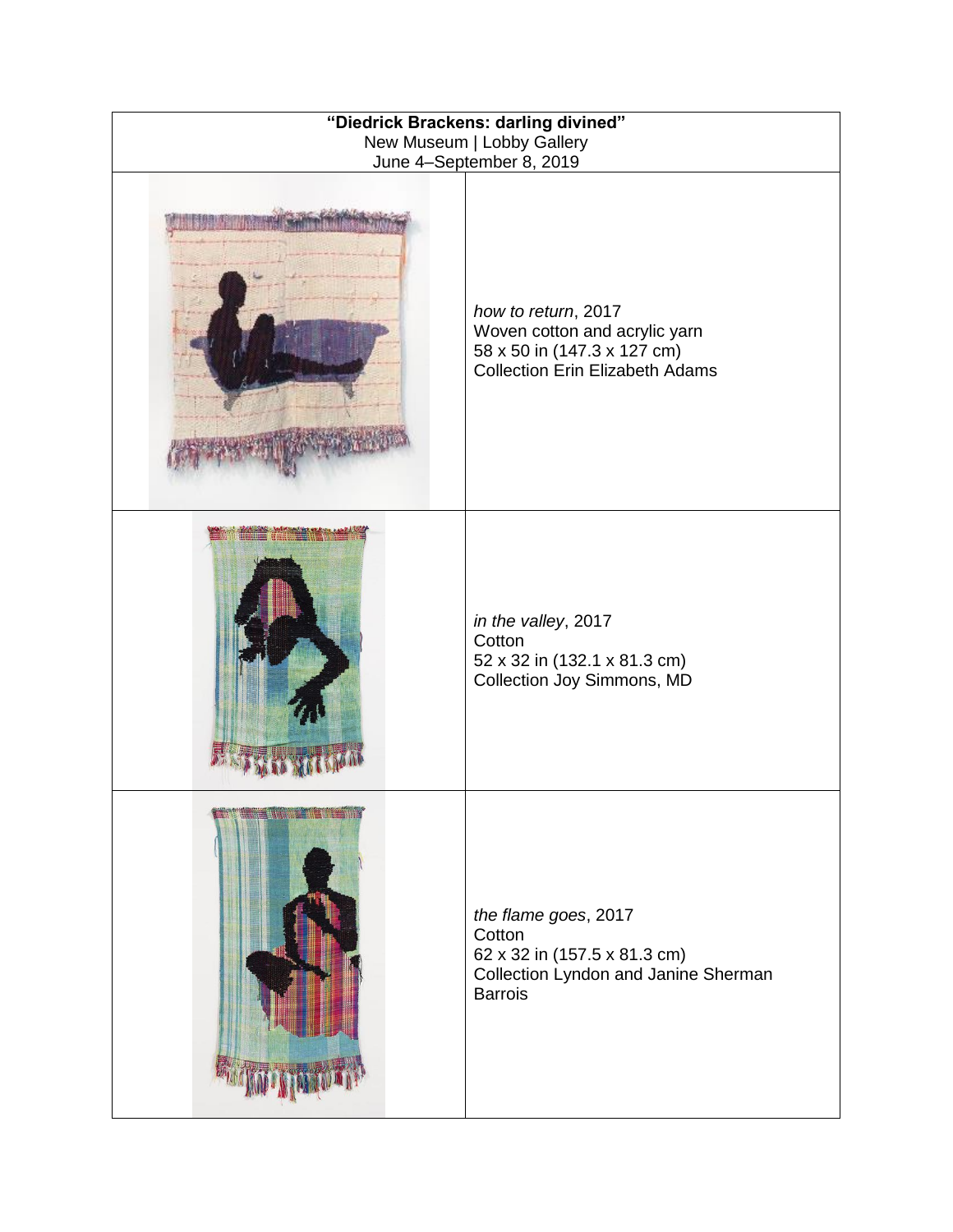| Burns of Canada<br>COUP LE VOID | bitter attendance, drown jubilee, 2018<br>Woven cotton and acrylic yarn and silk<br>organza<br>72 x 72 in (182.8 x 182.8 cm)<br>Hammer Museum, Los Angeles; Purchased<br>with funds provided by Beth Rudin DeWoody |
|---------------------------------|--------------------------------------------------------------------------------------------------------------------------------------------------------------------------------------------------------------------|
|                                 | in the decadence of silence, 2018<br>Woven cotton and acrylic yarn<br>72 x 72 in (182.8 x 182.8 cm)<br>Private collection                                                                                          |
| 髑                               | opening tombs beneath the heart, 2018<br>Woven cotton and acrylic yarn<br>72 x 72 in (182.8 x 182.8 cm)<br><b>Collection Robert Shiell</b>                                                                         |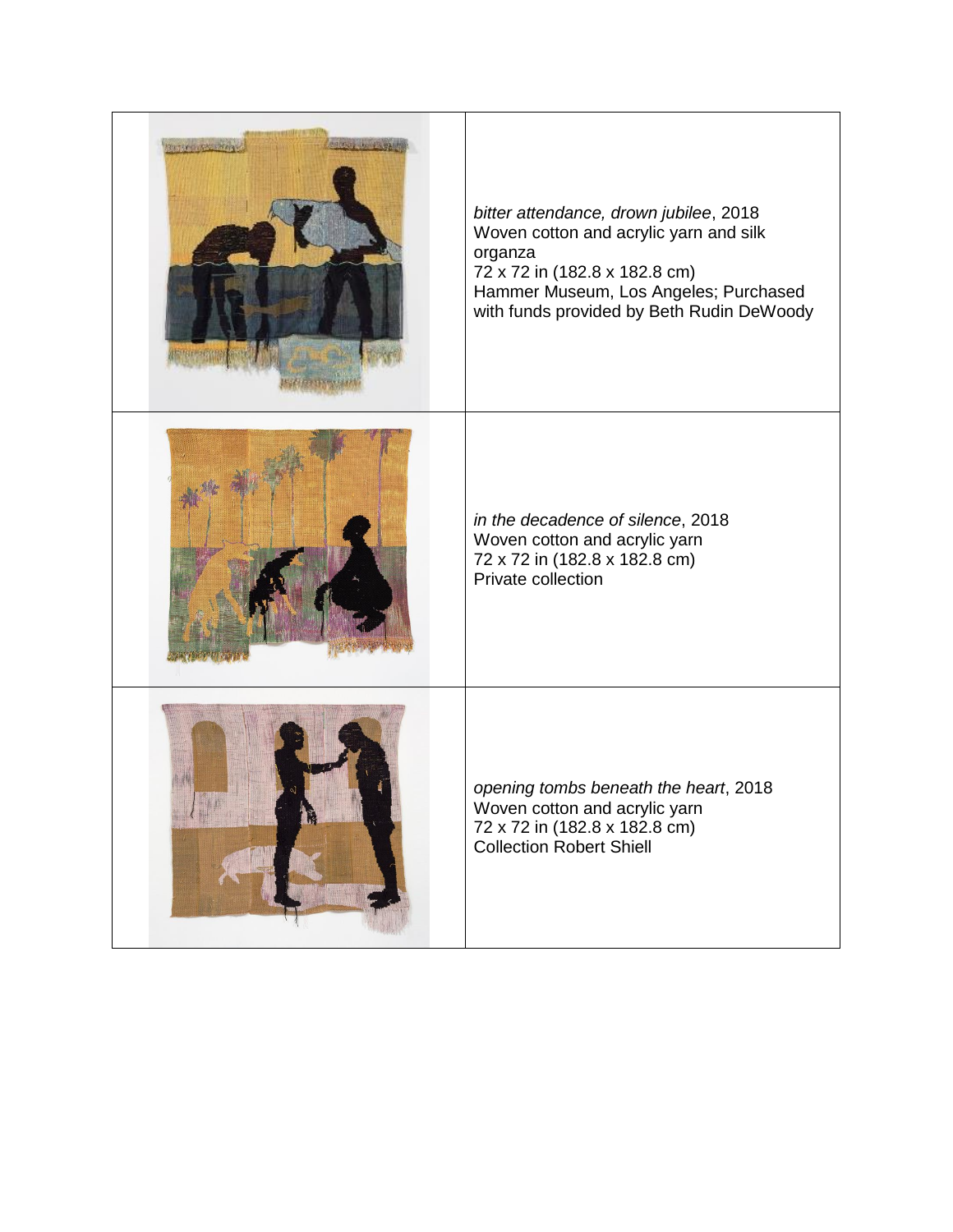